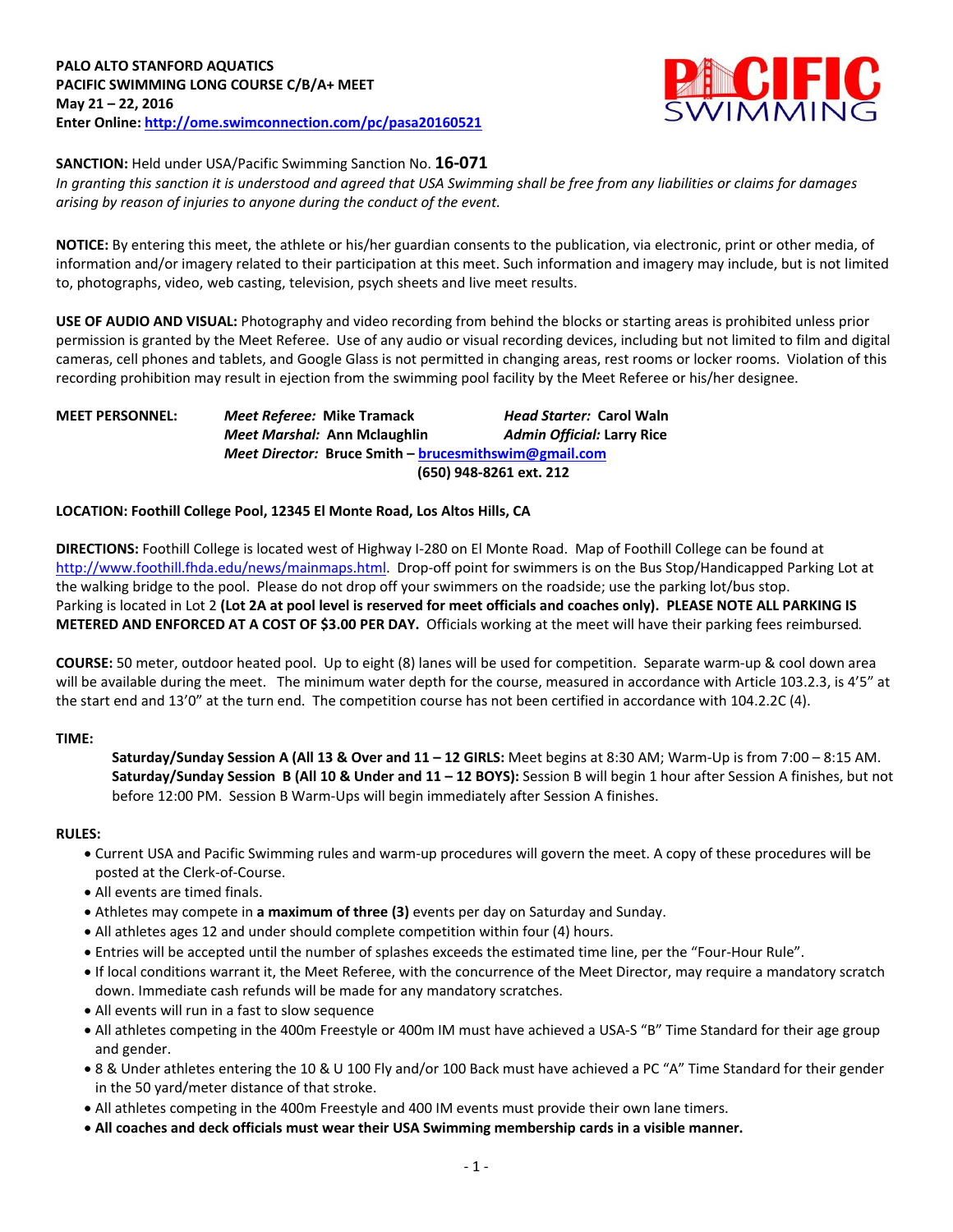**UNACCOMPANIED ATHLETES:** Any USA-S athlete-member competing at the meet must be accompanied by a USA Swimming member-coach for the purposes of athlete supervision during warm-up, competition and warm-down. If a coach-member of the athlete's USA-S Club does not attend the meet to serve in said supervisory capacity, it is the responsibility of the athlete or the athlete's legal guardian to arrange for supervision by a USA-S member-coach. The Meet Director or Meet Referee may assist the athlete in making arrangements for such supervision; however, it is recommended that such arrangements be made in advance of the meet by the athlete's USA-S Club Member-Coach.

**RACING STARTS:** Athletes must be certified by a USA-S member-coach as being proficient in performing a racing start, or must start the race in the water. It is the responsibility of the athlete or the athlete's legal guardian to ensure compliance with this requirement.

## **RESTRICTIONS:**

- Smoking and the use of other tobacco products is prohibited on the pool deck, in the locker rooms, in spectator seating, on standing areas and in all areas used by athletes, during the meet and during warm-up periods.
- Sale and use of alcoholic beverages is prohibited in all areas of the meet venue.
- No glass containers are allowed in the meet venue.
- No propane heater is permitted except for snack bar/meet operations.
- All shelters must be properly secured.
- Changing into or out of swimsuits other than in locker rooms or other designated areas is prohibited.
- Destructive devices, to include but not limited to, explosive devices and equipment, firearms (open or concealed), blades, knives, mace, stun guns and blunt objects are strictly prohibited in the swimming facility and its surrounding areas. If observed, the Meet Referee or his/her designee may ask that these devices be stored safely away from the public or removed from the facility. Noncompliance may result in the reporting to law enforcement authorities and ejection from the facility. Law enforcement officers (LEO) are exempt per applicable laws.

### **ELIGIBILITY:**

- Athletes must be current members of USA-S and enter their name and registration number on the meet entry card as they are shown on their Registration Card. If this is not done, it may be difficult to match the athlete with the registration and times database. The meet host will check all athlete registrations against the SWIMS database and if not found to be registered, the Meet Director shall accept the registration at the meet (a \$10 surcharge will be added to the regular registration fee). Duplicate registrations will be refunded by mail.
- Athletes in the "A" Division must have met at least USA Swimming Motivational "A" minimum time standard. Athletes in the "B" Division must have met at least the listed "B" minimum time standard. All entry times slower than the listed "B" time standard will be in the "C" Division.
- Entries with **"NO TIME" will be ACCEPTED (exception – 400 Free, 400 IM events and 8 & Under entering the 10 & Under 100 fly and/or 100 back. See rules).**
- Entry times submitted for this meet will be checked against a computer database and may be changed in accordance with Pacific Swimming Entry Time Verification Procedures.
- Disabled athletes are welcome to attend this meet and should contact the Meet Director or Meet Referee regarding special accommodations on entry times and seeding per Pacific Swimming policy.
- Athletes 19 years of age and over may compete in the meet for time only, no awards. Such athletes must have met standards for the 17-18 age group.
- The athlete's age will be the age of the athlete on the first day of the meet.

**ENTRY PRIORITY: Zone 1N athletes entering online must do so by 11:59 PM Wednesday, May 4th in order to receive priority acceptance to the meet. Surface mail entries must be postmarked by Monday, May 2nd in order to receive priority acceptance to the meet.** No athletes, other than those designated above, may enter the meet until the priority period has concluded.

**ENTRY FEES:** \$4.00 per event plus a \$10.00 participation fee per athlete. Entries will be rejected if payment is not sent at time of request. Entries will be accepted until the entry deadline or until the number of splashes exceeds the estimated timeline, per the "Four-Hour Rule," whichever occurs first. No refunds will be made, except mandatory scratch downs.

**ONLINE ENTRIES:** To enter online go to **<http://ome.swimconnection.com/pc/PASA20160521>** to receive an immediate entry confirmation. This method requires payment by credit card. Swim Connection, LLC charges a processing fee for this service, equal to \$1 per swimmer plus 5% of the total Entry Fees. Please note that the processing fee is a separate fee from the Entry Fees. If you do not wish to pay the processing fee, enter the meet using a mail entry. **Entering online is a convenience, is completely voluntary,**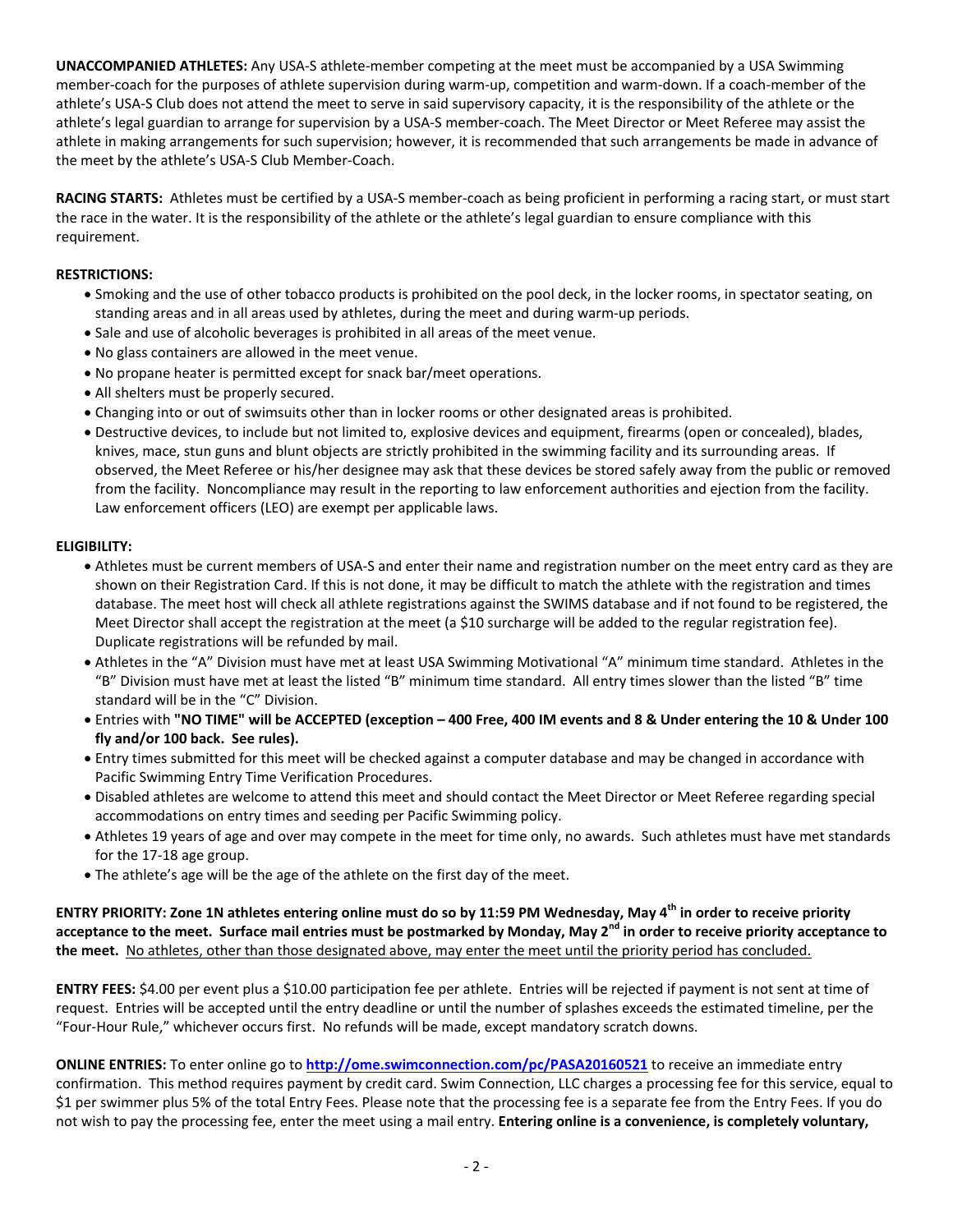**and is in no way required or expected of an athlete by Pacific Swimming.** Online entries will be accepted through Wednesday, **May 11th, 2016 at 11:59 PM.**

**MAILED OR HAND DELIVERED ENTRIES**: Entries must be on the attached consolidated entry form. Forms must be filled out completely and printed clearly with athlete's best time. Entries must be postmarked by midnight, Monday, **May 9th, 2016** or hand delivered by 6:30 p.m. Wednesday, **May 11th, 2016**. No late entries will be accepted. Requests for confirmation of receipt of entries should include a self-addressed envelope.

| Make check payable to: DBA-DKS      |                                                                        |
|-------------------------------------|------------------------------------------------------------------------|
| <b>Mail entries to: Bruce Smith</b> | Hand-deliver entries (M-F between the hours of 4-7:30pm) to: Dana Kirk |
| PO Box 17832                        | 12889 Viscaino Place                                                   |
| Stanford. CA 94309                  | Los Altos Hills, CA 94022                                              |

**CHECK-IN:** The meet will be deck seeded. Athletes must check-in at the Clerk-of-Course. No event shall be closed more than 30 minutes before the scheduled start of the session. Close of check-in for all individual events shall be no more than 60 minutes before the estimated time of the start of the first heat of the event. Athletes who do not check in will not be seeded and will not be allowed to compete in that event.

**SCRATCHES:** Any athlete not reporting for or competing in an individual timed final event that they have checked in for shall not be penalized.

**AWARDS:** Individual events will be awarded in the A, B, and C division. Ribbons for First through Eighth place will be given to the following age groups 8 & U, 9-10, 11-12. Athletes 13 years of age and older will not receive ribbons. "A" time medals will be given to athletes achieving a new USA-S 'A' (PC-A for 8 & Under) times regardless of place achieved in the event. All awards must be picked up at the meet by coaches at the end of each session. Awards will not be mailed.

**ADMISSION:** Free. A 2-day program will be available for a reasonable fee.

**SNACK BAR & HOSPITALITY:** A snack bar will be open each day. Generous and friendly hospitality provided for officials, coaches, and volunteers. Lunches will be available for officials and coaches.

**MISCELLANEOUS:** No overnight parking is allowed. Facilities will not be provided after meet hours. All participating clubs are expected to provide lane timers based upon the number of athletes registered to swim each day. Club timing lanes for Saturday and Sunday will be assigned and coaches will be notified of assignments during the week prior to the meet.

**MINIMUM OFFICIALS:** Clubs must follow Zone 1 North rules for providing officials. Each club must provide officials for each session according to the number of athletes entered in that session, following the table below. Clubs that do not provide sufficient officials must provide coaches to act in the place of officials.

| Club athletes entered in session | Trained and carded officials requested |
|----------------------------------|----------------------------------------|
| $1 - 10$                         |                                        |
| $11 - 25$                        |                                        |
| 26-50                            |                                        |
| 51-75                            |                                        |
| 76-100                           |                                        |
| 100 or more                      | 5 and up (1 for every 25 athletes)     |

| <b>SATURDAY</b> |            |           |         |  | <b>SUNDAY</b> |          |           |                |  |  |
|-----------------|------------|-----------|---------|--|---------------|----------|-----------|----------------|--|--|
| 8 & UN          | $9-10$     | $11 - 12$ | 13 & OV |  | 8 & UN        | $9 - 10$ | $11 - 12$ | 13 & OV        |  |  |
| 100 FR          | 100 FR     | 100 BK    | 100 FR  |  | 50 FR         | 200 FR   | 200 IM    | 200 FR         |  |  |
| 50 BK           | 50 BK      | 50 FR     | 200 BK  |  | 50 BR         | 50 FR    | 50 BR     | 50 FR          |  |  |
| $100 F1*$       | $100 FL^*$ | 200 BR    | 100 FL  |  | 100 BK*       | 50 BR    | 100 FL    | 100 BR         |  |  |
| 50 FL           | 200 IM     | 50 FL     | 400 IM  |  |               | 100 BK*  | 400 FR    | <b>200 FLY</b> |  |  |

### **EVENT SUMMARY**

**\*Note – The 8&Un/9-10 100 Fly and the 8&Un/9-10 Back will be swum as combined 10&Un Events (See Rules).**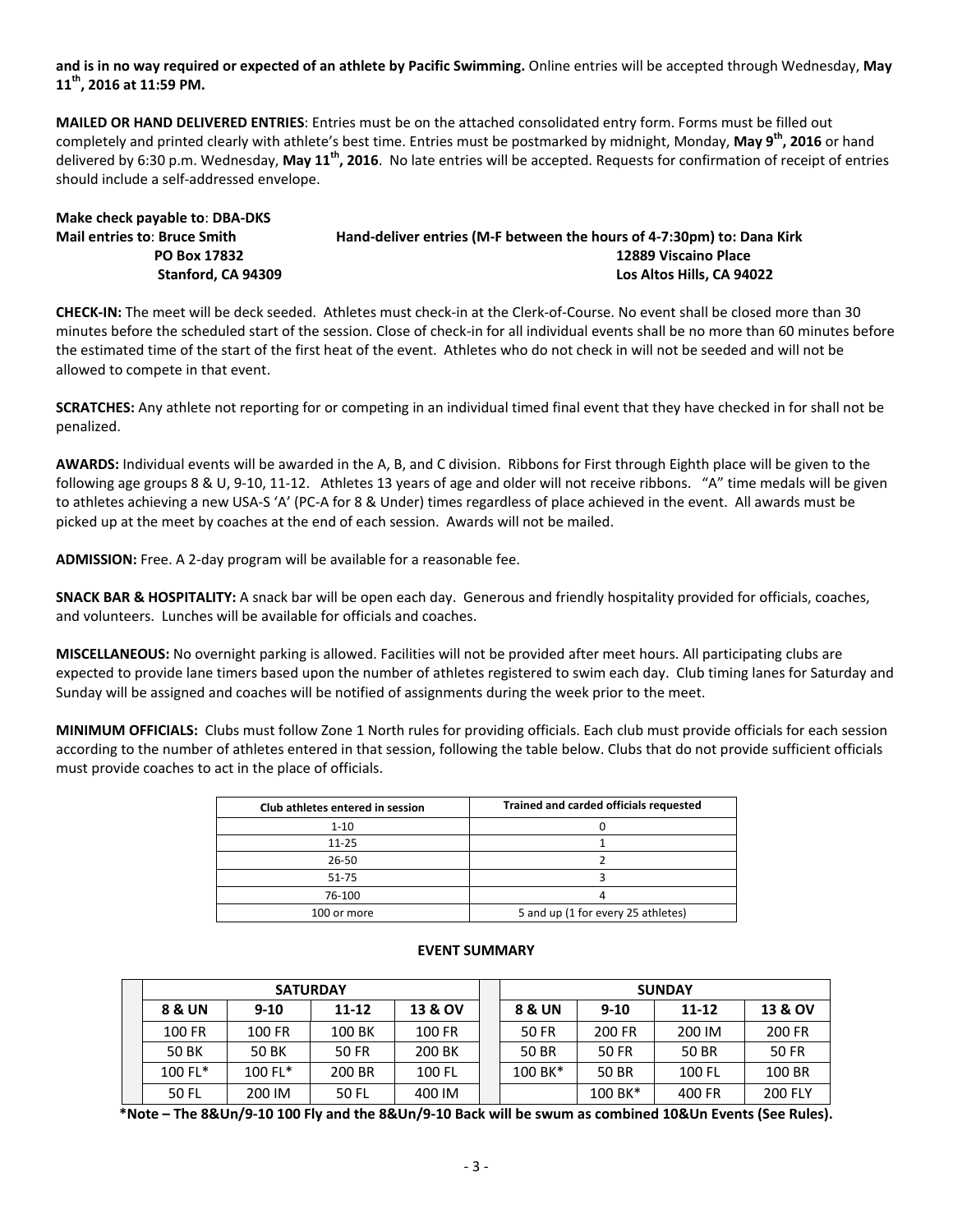#### **EVENTS**

| Girls # | <b>Saturday Session A</b> | Boys # |  |  |  |  |  |  |  |
|---------|---------------------------|--------|--|--|--|--|--|--|--|
| 1       | 11 - 12 100 BACK          |        |  |  |  |  |  |  |  |
| 3       | 13 & Ov 100 FREE          | 4      |  |  |  |  |  |  |  |
| 5       | 11 - 12 50 FREE           |        |  |  |  |  |  |  |  |
| 7       | 13 & Ov 200 BACK          | 8      |  |  |  |  |  |  |  |
| 9       | 11-12 200 BREAST          |        |  |  |  |  |  |  |  |
| 11      | 13 & Ov 100 FLY           | 12     |  |  |  |  |  |  |  |
| 13      | 11 - 12 50 FLY            |        |  |  |  |  |  |  |  |
| $15*$   | 13 & Ov 400 IM            | $16*$  |  |  |  |  |  |  |  |
|         |                           |        |  |  |  |  |  |  |  |
| Girls#  | Boys #                    |        |  |  |  |  |  |  |  |
|         | <b>Saturday Session B</b> |        |  |  |  |  |  |  |  |
|         | 11-12 100 BACK            | 18     |  |  |  |  |  |  |  |
| 19      | 9-10 100 FREE             | 20     |  |  |  |  |  |  |  |
| 21      | 8 & U 100 FREE            | 22     |  |  |  |  |  |  |  |
|         | 11-12 50 FREE             | 24     |  |  |  |  |  |  |  |
| 25      | 9-1050 BACK               | 26     |  |  |  |  |  |  |  |
| 27      | 8 & U 50 BACK             | 28     |  |  |  |  |  |  |  |
|         | 11-12 200 BREAST          | 30     |  |  |  |  |  |  |  |
| $31**$  | 10&Un 100 FLY             | $32**$ |  |  |  |  |  |  |  |
| 33      | 8 & U 50 FLY              | 34     |  |  |  |  |  |  |  |
|         | $11 - 1250$ FLY           | 36     |  |  |  |  |  |  |  |

| Girls # | <b>Sunday Session A</b> | Boys # |
|---------|-------------------------|--------|
| 39      | 13 & Ov 200 FREE        | 40     |
| 41      | 11-12 200 IM            |        |
| 43      | 13 & Ov 50 FREE         | 44     |
| 45      | 11-12 50 BREAST         |        |
| 47      | 13 & O 100 BREAST       | 48     |
| 49      | 11-12 100 FLY           |        |
| 51      | 13 & Ov 200 FLY         | 52     |
| 53*     | $11 - 12$ 400 FREE      |        |
|         |                         |        |
| Girls # | <b>Sunday Session B</b> | Boys # |
| 55      | 9-10 200 FREE           | 56     |
| 57      | 8 & U 50 FREE           | 58     |
|         |                         |        |
|         | 11-12 200 IM            | 60     |
| 61      | $9 - 1050$ FREE         | 62     |
| 63      | 8 & U 50 BREAST         | 64     |
|         | 11-12 50 BREAST         | 66     |
| 67      | 9 - 10 50 BREAST        | 68     |
|         | 11-12 100 FLY           | 70     |
| $71***$ | 10&Un 100 BACK          | $72**$ |

\*Athletes in the 400 Free and 400 IM must have achieved a USA-S "B" Time Standard and must provide their own lane timers.

\*\* 8 & Under Athletes entering the 10 & U 100 Fly and/or 100 Back must have achieved a "PC-A" Time Standard in the 50 yard/meter distance of that stroke in order to enter.

Use the following URL to find the time standards:<http://www.pacswim.org/index.shtml>